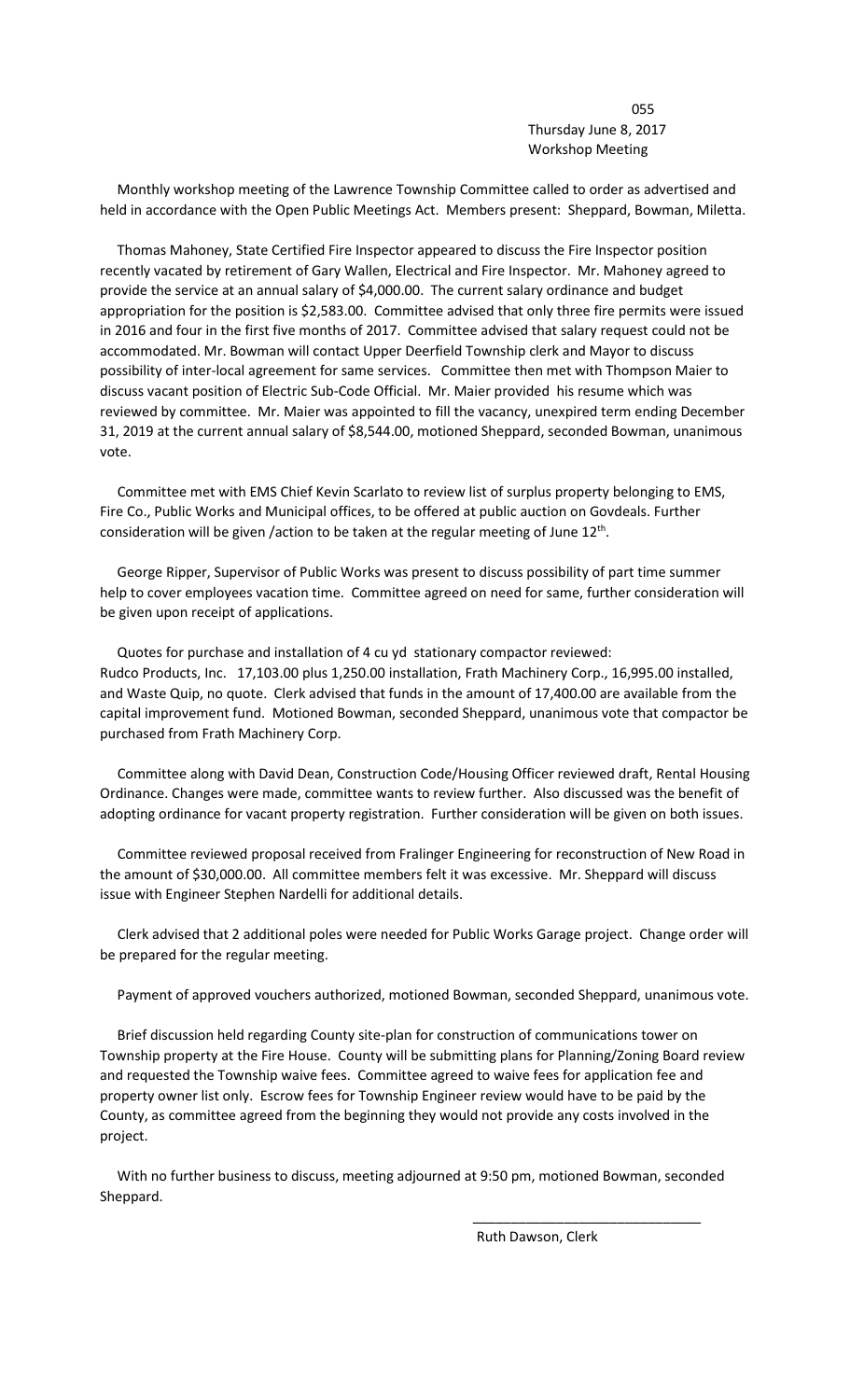Monday June 12, 2017 Regular Monthly Meeting

 Meeting called to order as advertised and held in accordance with the Open Public Meetings Act. Members present: Miletta, Bowman, Sheppard.

Following the flag salute, minutes of the May  $4<sup>th</sup>$  and  $8<sup>th</sup>$  meetings approved, motioned Bowman, seconded Sheppard, unanimous vote. Reports for the month of May accepted, motioned Sheppard, seconded Bowman, unanimous vote.

 Resolution 2017-43, authorization to refund tax overpayments approved, motioned Bowman, seconded Sheppard, unanimous vote.

 Resolution 2017-44, Chapter 159, insertion of revenue in the 2017 adopted budget, \$200,000 Reconstruction of New Road, approved, motioned Bowman, seconded Sheppard, unanimous vote.

 Resolution 2017-45, Chapter 159, insertion of revenue in the 2017 adopted budget, \$10,006.75 titled Clean Communities, approved, motioned Sheppard, seconded Bowman, unanimous vote.

 Resolution 2017-46 Confirming land sale, block 68 lot 27 sold to Gerard Reilly for \$60,000.00 approved, motioned Bowman, seconded Sheppard, unanimous vote.

 Resolution 2017-47, Resolution awarding a contract to Kovach Mobile Equipment Corp., (KME) for the purchase of a fire pumper truck in the amount of \$534,998 approved, motioned Sheppard, seconded Bowman, unanimous vote. Clerk presented certificate of available funds in the amount of \$550,000, appropriated by the adoption of Ordinance No. 2017-400.

 Resolution 2017-48, Authorization to foreclose tax sale certificates (13) In-Rem approved, motioned Bowman, seconded Sheppard, unanimous vote.

 Resolution 2017-49, Authorizing the sale of surplus property no longer needed for public use on Govdeals approved, motioned Sheppard, seconded Bowman, unanimous vote.

 Change order #3, Public Works Garage Project, additional materials needed, supplied by South Jersey Sheds and Gazebos, (2) 22' Four Ply Laminated Columns, 243.86, approved, motioned Bowman, seconded Sheppard, unanimous vote.

 Appointment of Fire Inspector tabled, as Mr. Bowman is waiting to hear from Upper Deerfield Township Clerk regarding the possibility of an inter-local agreement.

 Payment of additional approved vouchers authorized motioned Sheppard, seconded Bowman, unanimous vote.

 Resident Greg Yacabell was appointed as an alternate member of the Planning/Zoning Board, 2 year unexpired term ending December 31, 2018 motioned Bowman, seconded Miletta, unanimous vote. Mayor Miletta stated that Mr. Yacabell will be a good addition to the board, all agreed.

Mayor Miletta opened the floor for public comment.

 Sheriff's Officer Craig Johnson appeared and advised that recent "Get hooked on fishing, not drugs" fishing derby was a great success. T shirts were not provided this year due to lack of donations, but there were plenty of items given away to participants. Numerous good quality fishing rods were distributed to the kids. Leftover food was donated to recreation committee. Officer Johnson provided information regarding proposed all day community event. He and Recreation Committee member Christy Ripper would like to plan an event to be held in September that would include a fishing tournament, bounce house, K9 demonstration, Fireman's Surrey Smoke House, etc., ending with

## 056